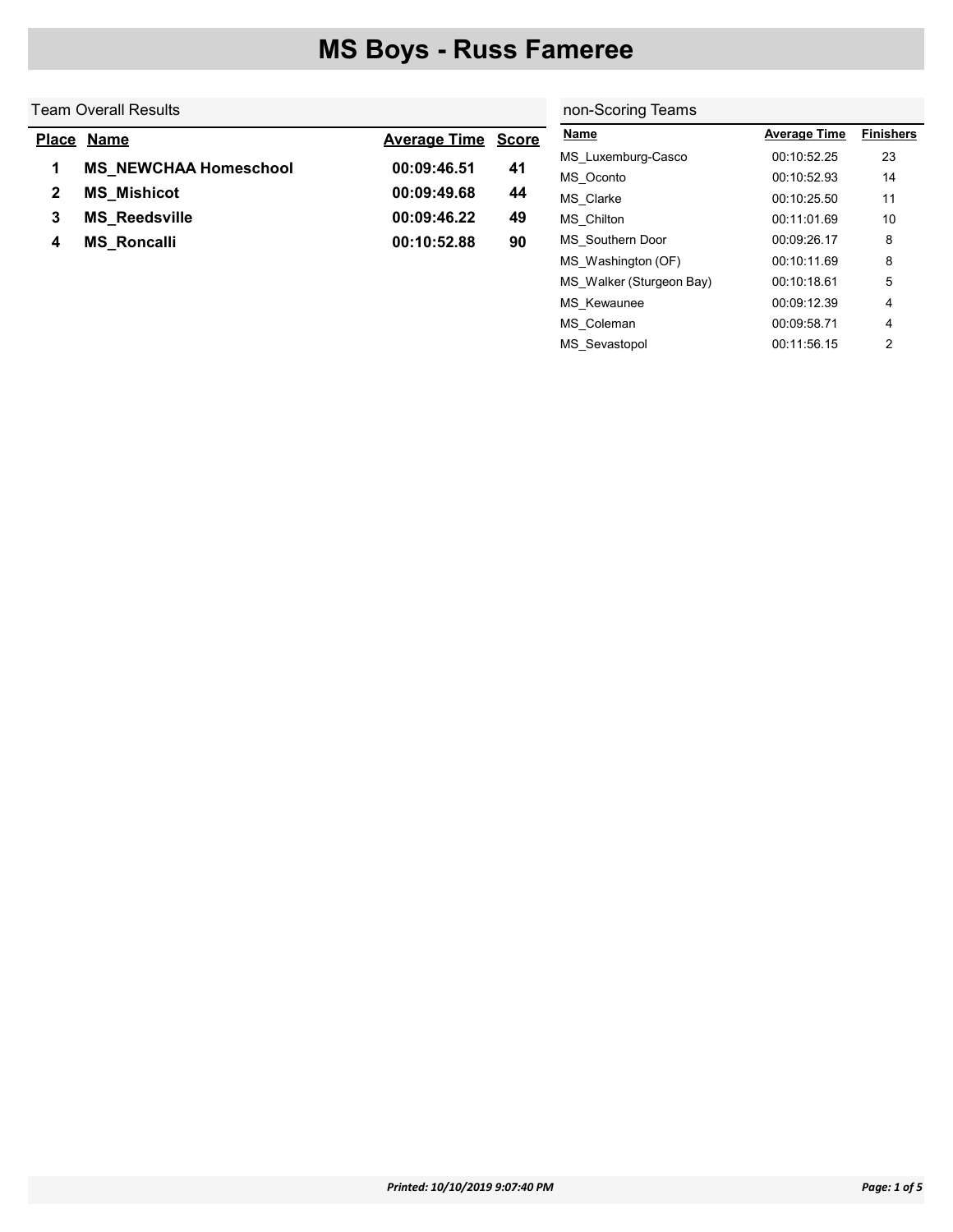### Team Results

| <b>Place</b> | <b>Team Name</b>                                |                         |             | Average Time # of Finishers Team Score |             |                  |                |
|--------------|-------------------------------------------------|-------------------------|-------------|----------------------------------------|-------------|------------------|----------------|
| 1            | <b>MS_NEWCHAA Homeschool</b>                    |                         | 00:09:46.51 | 5                                      | 41          |                  |                |
|              | <b>Team Position</b><br><b>Overall Position</b> |                         | Bib#        | Name                                   |             | <b>Chip Time</b> | <b>Score</b>   |
|              | 1                                               | 3                       | 480         | <b>Isaiah Martens</b>                  |             | 00:08:13.90      | 1              |
|              | 2                                               | 26                      | 479         | <b>Diego Martens</b>                   |             | 00:09:32.09      | 3              |
|              | 3                                               | 30                      | 478         | <b>Kaden Krall</b>                     |             | 00:09:40.96      | 4              |
|              | 4                                               | 39                      | 477         | <b>Calvin Kirsteatter</b>              |             | 00:09:46.99      | 10             |
|              | 5                                               | 93                      | 482         | <b>Owen Thompson</b>                   |             | 00:11:38.59      | 23             |
| $\mathbf 2$  | <b>MS_Mishicot</b>                              |                         |             |                                        | 00:09:49.68 | 12               | 44             |
|              | <b>Team Position</b>                            | <b>Overall Position</b> | Bib#        | <b>Name</b>                            |             | <b>Chip Time</b> | <b>Score</b>   |
|              | 1                                               | 31                      | 716         | <b>Aiden Schanilec</b>                 |             | 00:09:41.21      | 5              |
|              | $\mathbf{2}$                                    | 34                      | 714         | <b>Nick Parma</b>                      |             | 00:09:42.85      | 6              |
|              | 3                                               | 35                      | 707         | <b>Benjamin Brice</b>                  |             | 00:09:43.31      | $\overline{7}$ |
|              | 4                                               | 42                      | 710         | <b>Karson Kowalski</b>                 |             | 00:09:49.16      | 11             |
|              | 5                                               | 57                      | 709         | <b>Ethan Gnadt</b>                     |             | 00:10:11.87      | 15             |
|              | 6                                               | 69                      | 717         | Jackson Thor                           |             | 00:10:31.27      | (17)           |
|              | $\overline{7}$                                  | 73                      | 715         | Owen Schacht                           |             | 00:10:40.46      | (18)           |
|              | 8                                               | 76                      | 718         | <b>Preston Yindra</b>                  |             | 00:10:44.28      | (19)           |
| 3            | <b>MS_Reedsville</b>                            |                         |             |                                        | 00:09:46.22 | 6                | 49             |
|              | <b>Team Position</b>                            | <b>Overall Position</b> | Bib#        | Name                                   |             | <b>Chip Time</b> | <b>Score</b>   |
|              | 1                                               | 13                      | 844         | <b>Hunter Taddy</b>                    |             | 00:09:02.00      | $\mathbf{2}$   |
|              | 2                                               | 36                      | 843         | <b>Nathan Schneider</b>                |             | 00:09:45.09      | 8              |
|              | 3                                               | 47                      | 840         | <b>Talon Behnke</b>                    |             | 00:09:56.01      | 12             |
|              | 4                                               | 53                      | 842         | Logan Loppnow                          |             | 00:10:01.92      | 13             |
|              | 5                                               | 54                      | 841         | <b>Kodie Bubolz</b>                    |             | 00:10:06.07      | 14             |
|              | 6                                               | 88                      | 845         | Christopher Timm                       |             | 00:11:19.38      | (22)           |
| 4            | <b>MS_Roncalli</b>                              |                         |             |                                        | 00:10:52.88 | 5                | 90             |
|              | <b>Team Position</b>                            | <b>Overall Position</b> | Bib#        | Name                                   |             | <b>Chip Time</b> | <b>Score</b>   |
|              | 1                                               | 37                      | 655         | <b>Elliott Onesti</b>                  |             | 00:09:46.41      | 9              |
|              | $\mathbf{2}$                                    | 65                      | 656         | <b>Nicholas Vaca</b>                   |             | 00:10:20.66      | 16             |
|              | 3                                               | 79                      | 653         | <b>Brandon Cayenberg</b>               |             | 00:10:57.24      | 20             |
|              |                                                 | 83                      | 657         | <b>Danny Verhasselt</b>                |             | 00:11:06.49      | 21             |
|              | 5                                               | 103                     | 654         | <b>Demitrios Evanoff</b>               |             | 00:12:13.62      | 24             |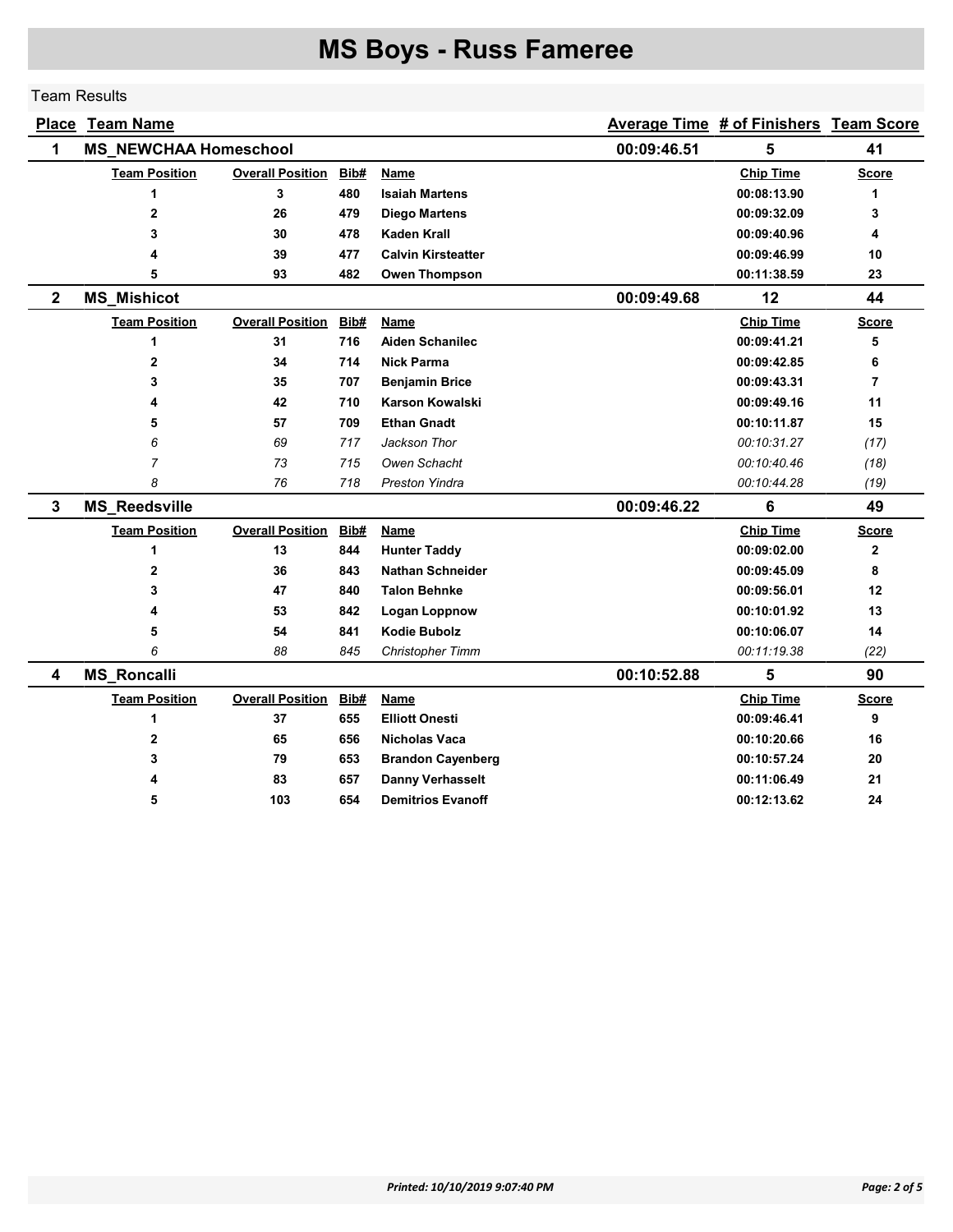### Individual Overall Results

| <b>Overall</b> |      |     | Score Bib# Name           | <u>Class</u> | <b>Chip Time Team</b>  |                                      |
|----------------|------|-----|---------------------------|--------------|------------------------|--------------------------------------|
| 1              | 1    | 308 | Zone Wienke               | 6th          |                        | 00:07:58.63 MS_Southern Door         |
| 2              | 0    | 523 | <b>Christopher Cullen</b> | 8th          |                        | 00:08:10.30 MS_Kewaunee              |
| 3              | 1    | 480 | <b>Isaiah Martens</b>     | 8th          |                        | 00:08:13.90 MS_NEWCHAA Homeschool    |
| 4              | 2    | 958 | <b>Carson Kadow</b>       | 7th          | 00:08:20.36 MS_Clarke  |                                      |
| 5              | 3    | 304 | <b>Ben Grota</b>          | 7th          |                        | 00:08:27.96 MS_Southern Door         |
| 6              | 0    | 522 | Jordan Brann              | 8th          |                        | 00:08:28.31 MS_Kewaunee              |
| 7              | 4    | 961 | <b>Brice Radandt</b>      | 7th          | 00:08:28.64 MS_Clarke  |                                      |
| 8              | 5    | 787 | <b>Ben Adams</b>          | 7th          |                        | 00:08:31.53 MS_Washington (OF)       |
| 9              | 6    | 618 | <b>Hudson Thiry</b>       | 7th          |                        | 00:08:38.76 MS_Luxemburg-Casco       |
| 10             | 7    | 962 | <b>Bergen Schmid</b>      | 7th          | 00:08:43.87 MS_Clarke  |                                      |
| 11             | 8    | 790 | <b>Griffin Kopke</b>      | 7th          |                        | 00:08:50.20 MS_Washington (OF)       |
| 12             | 9    | 957 | Eli Gallagher             | 7th          | 00:09:00.03 MS_Clarke  |                                      |
| 13             | 2    | 844 | <b>Hunter Taddy</b>       | 8th          |                        | 00:09:02.00 MS_Reedsville            |
| 14             | 10   | 364 | <b>Cordale Fhlug</b>      | 8th          | 00:09:02.91 MS_Chilton |                                      |
| 15             | 11   | 906 | <b>Tristan Brilla</b>     | 8th          |                        | 00:09:05.06 MS_Walker (Sturgeon Bay) |
| 16             | 12   | 739 | <b>Cooper Campsure</b>    | Κ            |                        | 00:09:07.63 MS Oconto                |
| 17             | 13   | 603 | <b>Colton Falish</b>      | 8th          |                        | 00:09:07.68 MS_Luxemburg-Casco       |
| 18             | 14   | 619 | <b>Eric VanEss</b>        | 8th          |                        | 00:09:11.30 MS_Luxemburg-Casco       |
| 19             | 15   | 909 | <b>Glen Faller</b>        | 8th          |                        | 00:09:19.70 MS_Walker (Sturgeon Bay) |
| 20             | 16   | 301 | <b>Lucas Conard</b>       | 7th          |                        | 00:09:23.85 MS_Southern Door         |
| 21             | 17   | 303 | <b>Simon Dean</b>         | 7th          |                        | 00:09:24.67 MS_Southern Door         |
| 22             | 0    | 405 | <b>Tyler Rennie</b>       | 7th          |                        | 00:09:25.03 MS_Coleman               |
| 23             | 18   | 793 | <b>Emerson Rice</b>       | 7th          |                        | 00:09:25.82 MS_Washington (OF)       |
| 24             | 19   | 792 | <b>Damian Reed</b>        | 8th          |                        | 00:09:27.99 MS_Washington (OF)       |
| 25             | 20   | 302 | <b>Peter Dean</b>         | 7th          |                        | 00:09:28.78 MS_Southern Door         |
| 26             | 3    | 479 | <b>Diego Martens</b>      | 6th          |                        | 00:09:32.09 MS_NEWCHAA Homeschool    |
| 27             | 21   | 597 | <b>Caleb Allen</b>        | 8th          |                        | 00:09:36.42 MS_Luxemburg-Casco       |
| 28             | 22   | 615 | Jonathan Salentine        | 6th          |                        | 00:09:36.46 MS_Luxemburg-Casco       |
| 29             | 23   | 748 | <b>Ethan Wusterbarth</b>  | Κ            |                        | 00:09:40.10 MS_Oconto                |
| 30             | 4    | 478 | Kaden Krall               | 6th          |                        | 00:09:40.96 MS_NEWCHAA Homeschool    |
| 31             | 5    | 716 | Aiden Schanilec           | 6th          |                        | 00:09:41.21 MS_Mishicot              |
| 32             | 0    | 403 | Jack List                 | 8th          |                        | 00:09:41.81 MS_Coleman               |
| 33             | 24   | 737 | <b>Devon Bostwick</b>     | Κ            |                        | 00:09:42.31 MS Oconto                |
| 34             | 6    | 714 | <b>Nick Parma</b>         | 8th          |                        | 00:09:42.85 MS_Mishicot              |
| 35             | 7    | 707 | <b>Benjamin Brice</b>     | 6th          |                        | 00:09:43.31 MS_Mishicot              |
| 36             | 8    | 843 | <b>Nathan Schneider</b>   | 7th          |                        | 00:09:45.09 MS_Reedsville            |
| 37             | 9    | 655 | <b>Elliott Onesti</b>     | 5th          |                        | 00:09:46.41 MS_Roncalli              |
| 38             | (25) | 307 | Tre Wienke                | 7th          |                        | 00:09:46.47 MS_Southern Door         |
| 39             | 10   | 477 | <b>Calvin Kirsteatter</b> | 8th          |                        | 00:09:46.99 MS NEWCHAA Homeschool    |
| 40             | 26   | 369 | Logan Platner             | 7th          |                        | 00:09:47.97 MS Chilton               |
| 41             | 27   | 373 | <b>Eliot Wieting</b>      | 6th          |                        | 00:09:48.25 MS_Chilton               |
| 42             | 11   | 710 | <b>Karson Kowalski</b>    | 6th          |                        | 00:09:49.16 MS_Mishicot              |
| 43             | 28   | 372 | <b>Noah Schumacher</b>    | 8th          |                        | 00:09:51.43 MS Chilton               |
| 44             | 29   | 911 | <b>Conner Waterstreet</b> | 8th          |                        | 00:09:52.86 MS_Walker (Sturgeon Bay) |
| 45             | 30   | 951 | Dean Anderson             | 8th          | 00:09:55.43 MS Clarke  |                                      |
| 46             | 0    | 524 | Christian Hall            | 7th          |                        | 00:09:56.00 MS_Kewaunee              |
| 47             | 12   | 840 | <b>Talon Behnke</b>       | 7th          |                        | 00:09:56.01 MS Reedsville            |
| 48             | 31   | 908 | <b>Johnny Delroit</b>     | 8th          |                        | 00:09:57.48 MS_Walker (Sturgeon Bay) |
| 49             | (32) | 600 | derek Christoph           | 6th          |                        | 00:09:58.59 MS_Luxemburg-Casco       |
| 50             | (33) | 616 | <b>Tanner Snowberry</b>   | 6th          |                        | 00:09:59.35 MS_Luxemburg-Casco       |
| 51             | 34   | 745 | <b>Grant Simon</b>        | Κ            |                        | 00:10:00.56 MS_Oconto                |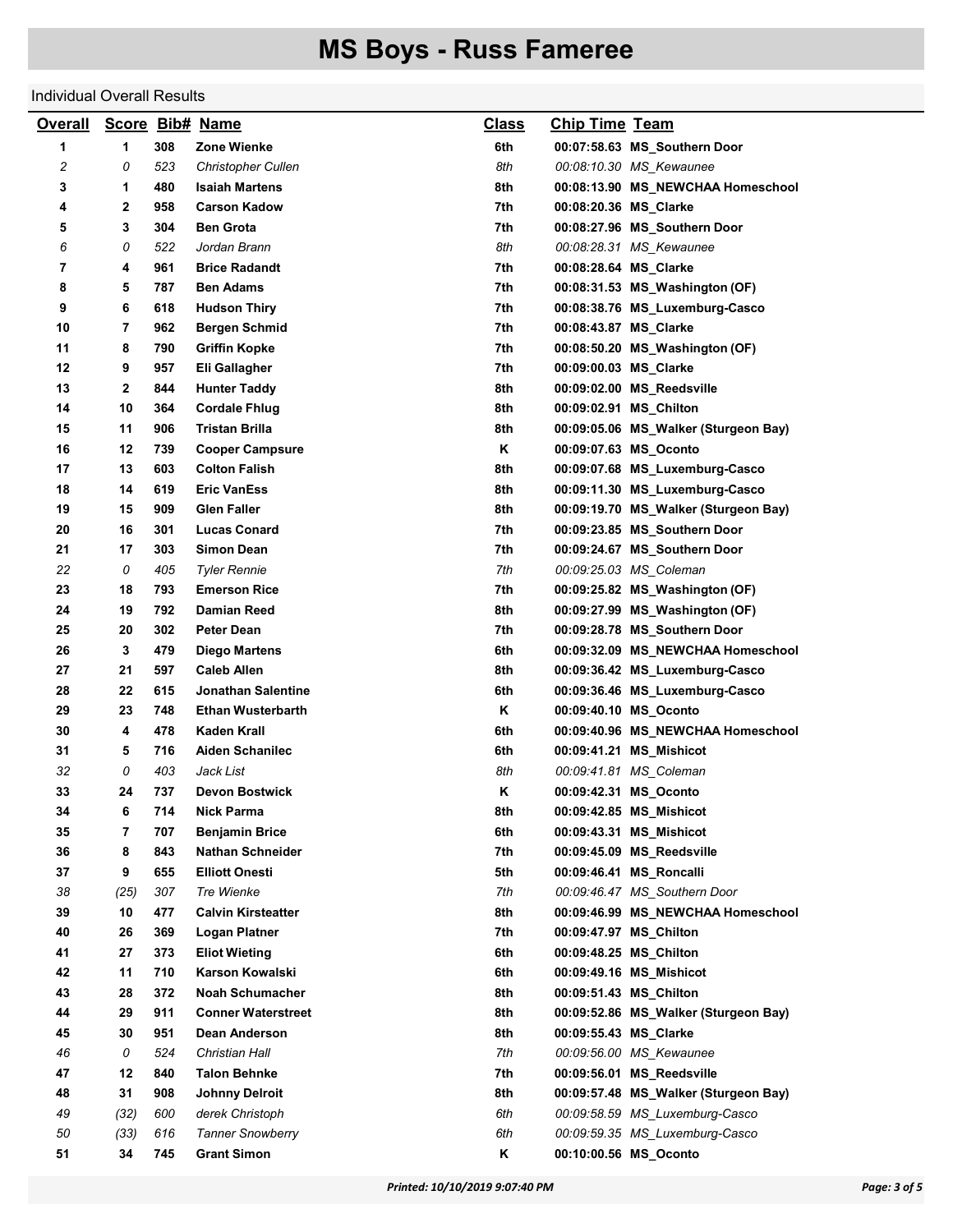| 52  | (35) | 608 | Kory Jansen              | 6th |                        | 00:10:01.25 MS_Luxemburg-Casco    |
|-----|------|-----|--------------------------|-----|------------------------|-----------------------------------|
| 53  | 13   | 842 | Logan Loppnow            | 7th |                        | 00:10:01.92 MS_Reedsville         |
| 54  | 14   | 841 | <b>Kodie Bubolz</b>      | 7th |                        | 00:10:06.07 MS_Reedsville         |
| 55  | 36   | 371 | <b>Jack Schoen</b>       | 7th |                        | 00:10:06.96 MS_Chilton            |
| 56  | (37) | 960 | <b>Blake Kozlowski</b>   | 6th | 00:10:09.86 MS Clarke  |                                   |
| 57  | 15   | 709 | <b>Ethan Gnadt</b>       | 8th |                        | 00:10:11.87 MS_Mishicot           |
| 58  | (38) | 367 | Carson Pierquet          | 6th | 00:10:12.61 MS_Chilton |                                   |
| 59  | 0    | 525 | Lucas Martin             | 7th |                        | 00:10:14.97 MS_Kewaunee           |
| 60  | 39   | 734 | <b>Danial Alwin</b>      | Κ   |                        | 00:10:15.51 MS_Oconto             |
| 61  | 0    | 609 | Lucas Ledvina            | 7th |                        | 00:10:15.83 MS_Luxemburg-Casco    |
| 62  | 0    | 611 | Michael Morozov          | 7th |                        | 00:10:16.47 MS_Luxemburg-Casco    |
| 63  | (40) | 306 | Cody Penovich            | 8th |                        | 00:10:17.32 MS_Southern Door      |
| 64  | 0    | 404 | <b>Tyler Mitchell</b>    | 7th |                        | 00:10:20.26 MS_Coleman            |
| 65  | 16   | 656 | Nicholas Vaca            | 7th |                        | 00:10:20.66 MS_Roncalli           |
| 66  | (41) | 738 | Owen Brzozowski          | Κ   |                        | 00:10:22.91 MS_Oconto             |
| 67  | (42) | 744 | <b>Graedy Martin</b>     | Κ   |                        | 00:10:26.92 MS_Oconto             |
| 68  | 0    | 402 | Jake Cullinane-Maleport  | 6th |                        | 00:10:27.76 MS_Coleman            |
| 69  | (17) | 717 | Jackson Thor             | 6th |                        | 00:10:31.27 MS_Mishicot           |
| 70  | 0    | 604 | <b>Noah Gilson</b>       | 7th |                        | 00:10:32.15 MS_Luxemburg-Casco    |
| 71  | 43   | 788 | <b>Hendrix Cheek</b>     | 6th |                        | 00:10:32.55 MS_Washington (OF)    |
| 72  | (44) | 956 | Kaden Essert             | 5th | 00:10:38.82 MS_Clarke  |                                   |
| 73  | (18) | 715 | Owen Schacht             | 5th |                        | 00:10:40.46 MS_Mishicot           |
| 74  | (45) | 305 | Lukas Kallin             | 7th |                        | 00:10:41.66 MS_Southern Door      |
| 75  | (46) | 368 | <b>Kaleb Plate</b>       | 7th | 00:10:43.69 MS_Chilton |                                   |
| 76  | (19) | 718 | <b>Preston Yindra</b>    | 7th |                        | 00:10:44.28 MS_Mishicot           |
| 77  | (47) | 747 | Owen Trepanier           | Κ   |                        | 00:10:51.56 MS_Oconto             |
| 78  | 0    | 713 | Davin Olson              | 7th |                        | 00:10:55.29 MS_Mishicot           |
| 79  | 20   | 653 | <b>Brandon Cayenberg</b> | 5th |                        | 00:10:57.24 MS_Roncalli           |
| 80  | 0    | 614 | <b>Conner Riley</b>      | 7th |                        | 00:10:57.94 MS_Luxemburg-Casco    |
| 81  | 0    | 613 | <b>Riley Richard</b>     | 7th |                        | 00:10:58.53 MS_Luxemburg-Casco    |
| 82  | 0    | 612 | Caden Piontek            | 6th |                        | 00:11:01.18 MS_Luxemburg-Casco    |
| 83  | 21   | 657 | <b>Danny Verhasselt</b>  | 7th |                        | 00:11:06.49 MS_Roncalli           |
| 84  | 0    | 599 | Corwin Brewer            | 6th |                        | 00:11:07.06 MS_Luxemburg-Casco    |
| 85  | 0    | 735 | Eli Bahrke               | Κ   |                        | 00:11:11.00 MS_Oconto             |
| 86  | 0    | 711 | Nick Logan               | 7th |                        | 00:11:15.97 MS_Mishicot           |
| 87  | (48) | 794 | Cason Weenig             | 6th |                        | 00:11:17.82 MS_Washington (OF)    |
| 88  | (22) | 845 | <b>Christopher Timm</b>  | 6th |                        | 00:11:19.38 MS_Reedsville         |
| 89  | 0    | 880 | <b>Finn Mathews</b>      | 6th |                        | 00:11:24.68 MS_Sevastopol         |
| 90  | (49) | 789 | <b>Elliot Hytinen</b>    | 8th |                        | 00:11:28.77 MS_Washington (OF)    |
| 91  | 0    | 740 | <b>Brayden Gard</b>      | Κ   |                        | 00:11:28.93 MS Oconto             |
| 92  | 0    | 746 | Rowan Theile             | Κ   |                        | 00:11:34.31 MS_Oconto             |
| 93  | 23   | 482 | <b>Owen Thompson</b>     | 7th |                        | 00:11:38.59 MS_NEWCHAA Homeschool |
| 94  | 0    | 708 | <b>Micah Eells</b>       | 7th |                        | 00:11:39.61 MS_Mishicot           |
| 95  | (50) | 963 | Jacob Schuh              | 8th | 00:11:45.30 MS_Clarke  |                                   |
| 96  | 0    | 606 | <b>Rylen Hinckley</b>    | 6th |                        | 00:11:45.95 MS_Luxemburg-Casco    |
| 97  | 0    | 953 | Isaac Blomberg           | 8th | 00:11:49.94 MS_Clarke  |                                   |
| 98  | 0    | 607 | AJ Hockstock             | 7th |                        | 00:11:51.72 MS_Luxemburg-Casco    |
| 99  | 0    | 736 | Ethan Baldwin            | Κ   |                        | 00:11:56.93 MS_Oconto             |
| 100 | (51) | 791 | <b>Braxton Rajkovich</b> | 6th |                        | 00:11:58.88 MS_Washington (OF)    |
| 101 | 0    | 712 | Owen Moore               | 6th |                        | 00:11:59.90 MS_Mishicot           |
| 102 | 0    | 610 | Kyan Lynts               | 7th |                        | 00:12:09.29 MS_Luxemburg-Casco    |
| 103 | 24   | 654 | <b>Demitrios Evanoff</b> | 5th |                        | 00:12:13.62 MS_Roncalli           |
| 104 | 0    | 602 | Aaron Delebreau          | 6th |                        | 00:12:17.12 MS_Luxemburg-Casco    |
| 105 | 0    | 605 | Gabe Goldsmith           | 7th |                        | 00:12:25.53 MS_Luxemburg-Casco    |
|     |      |     |                          |     |                        |                                   |